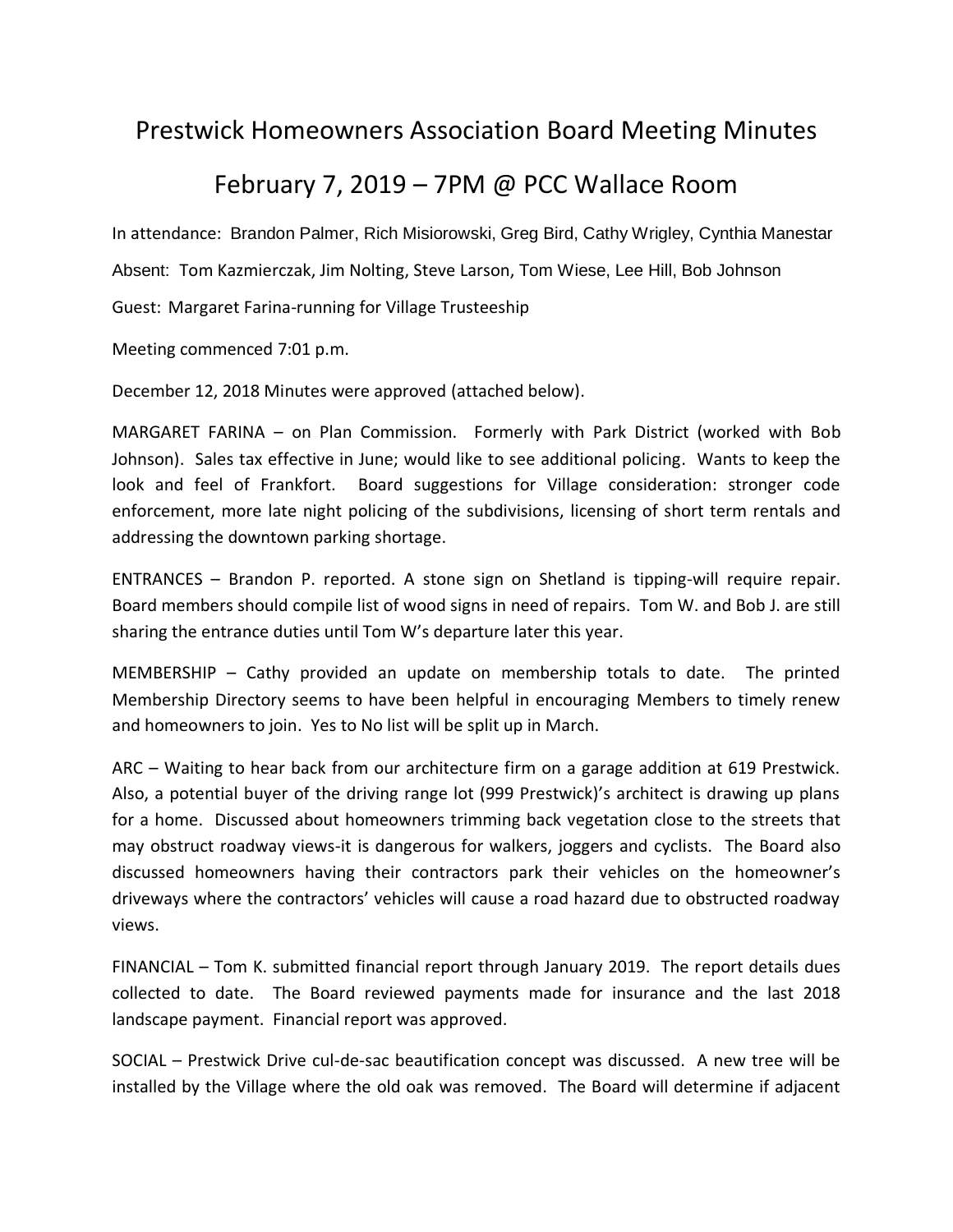PHA members will contribute to improvements to their respective cul-de-sacs. The Board discussed incentives to get homeowner participation.

SECURITY – Discussed that homeowners need to be diligent in calling the police for anything suspicious. Try to position home security cameras to also pick up street activity.

WEBSITE – Brandon P. reported that updates are complete.

GOVERNMENTAL – VOF annual HOA meeting later this month-- date to come. Members are encouraged to attend.

CODE ENFORCEMENT – Several properties in need of homeowner and/or Village attention were discussed.

LEGAL – PHA Annual Report is due March 1, 2019 and will be submitted this week.

E-NEWSLETTER – No report.

NEXT MEETING DATE: Thursday, March 14<sup>th</sup> @ 7pm @ PCC Ballroom

## **December 12, 2018 Minutes – Prestwick Homeowners Association**

Attending: Brandon Palmer, Rich Misiorowski, Cathy Wrigley, Tom Kazmierczak, Bob Johnson, Cynthia Manestar

Absent: Lee Hill, Greg Bird, Steve Larson, Tom Wiese, Jim Nolting

Meeting called to order at 7:03 p.m.

November 8, 2018 Minutes approved

ENTRANCES – Village contacted about photo cell on Highland; holiday lights are up.

MEMBERSHIP – 2019 dues letter are ready to be mailed about January 6, 2019. Cathy needs to be reimbursed for postage. 2019 dues letters were \$268 plus \$240 for postage. Cathy tried to make contact with a couple new owners in the subdivision.

ARC – Cathy W. reported that it appears that a homeowner did additions/changes beyond the scope of the ARC permit and the Village will be contacted to determine if work was properly permitted.

FINANCIAL – Tom K. reported no new deposits. Just a few checks this past month. One more payment to Trevarthan Landscaping for 2018. The Treasurer's report was accepted. Discussed insurance renewal expense of \$1,496.00 for 2019. The insurance renewal was accepted for 2019. 2019 final Budget was presented and approved.